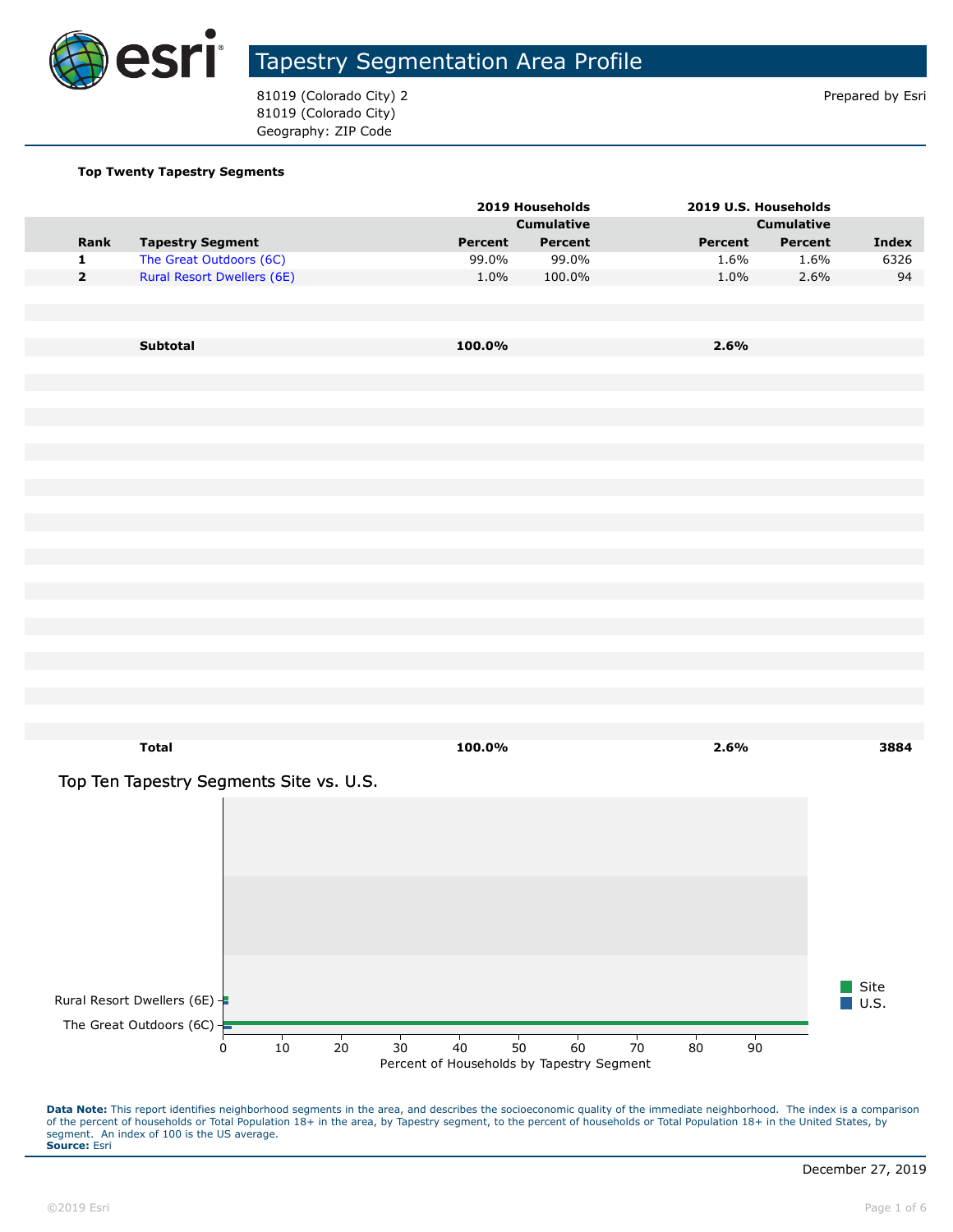

81019 (Colorado City) 2 **Prepared by Estimate and American** Prepared by Esri 81019 (Colorado City) Geography: ZIP Code

#### 2019 Tapestry Indexes by Households

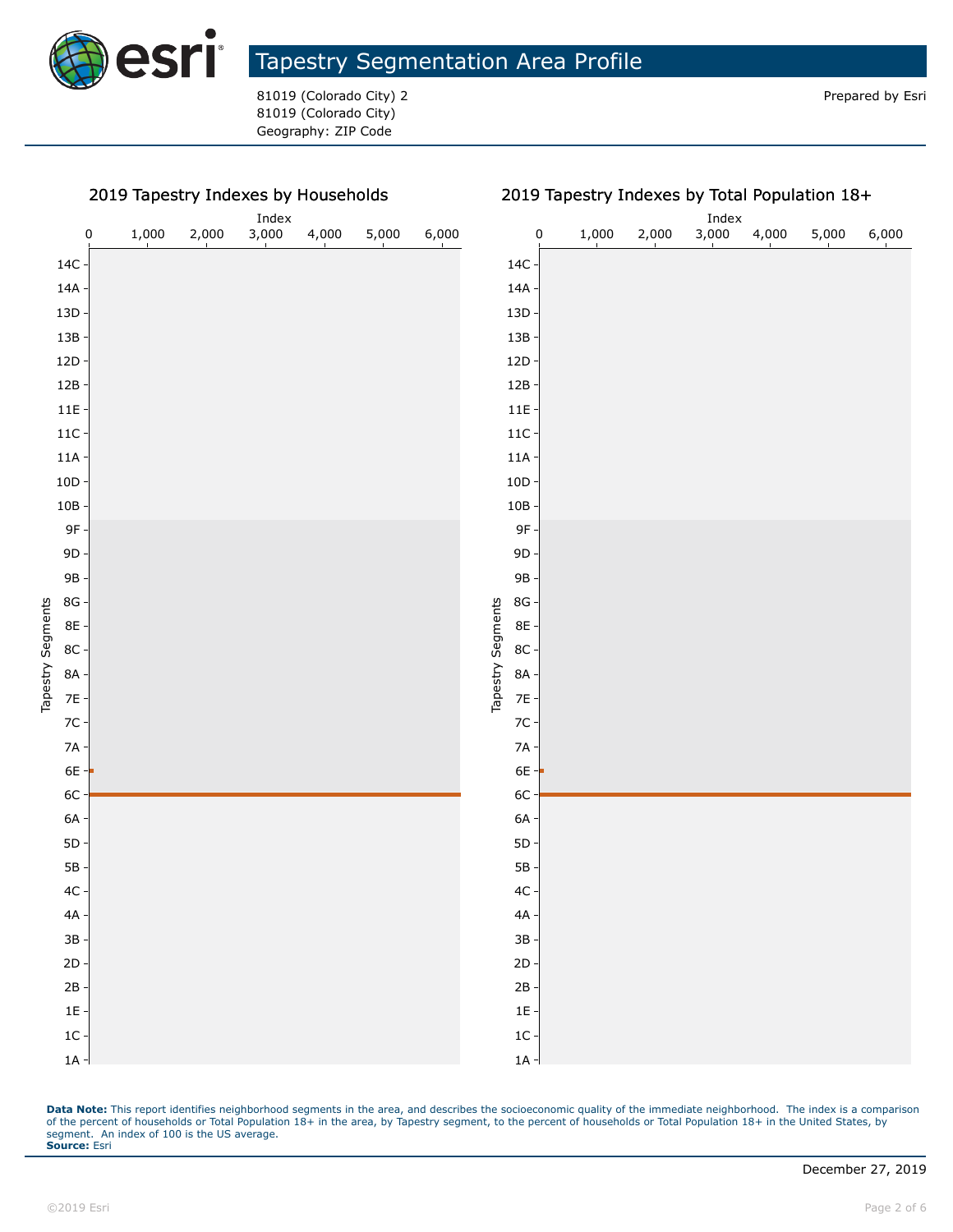

81019 (Colorado City) 2 and 31019 (Colorado City) 2 81019 (Colorado City) Geography: ZIP Code

| <b>Tapestry LifeMode Groups</b>        | 2019 Households |                | <b>2019 Adult Population</b> |               |                |              |
|----------------------------------------|-----------------|----------------|------------------------------|---------------|----------------|--------------|
|                                        | <b>Number</b>   | <b>Percent</b> | <b>Index</b>                 | <b>Number</b> | <b>Percent</b> | <b>Index</b> |
| Total:                                 | 946             | 100.0%         |                              | 1,916         | 100.0%         |              |
|                                        |                 |                |                              |               |                |              |
| 1. Affluent Estates                    | 0               | 0.0%           | $\mathbf 0$                  | $\mathbf 0$   | 0.0%           | 0            |
| Top Tier (1A)                          | $\mathbf 0$     | 0.0%           | 0                            | 0             | 0.0%           | 0            |
| Professional Pride (1B)                | $\mathbf 0$     | 0.0%           | 0                            | 0             | 0.0%           | 0            |
| Boomburbs (1C)                         | 0               | 0.0%           | 0                            | 0             | 0.0%           | 0            |
| Savvy Suburbanites (1D)                | 0               | 0.0%           | 0                            | 0             | 0.0%           | 0            |
| Exurbanites (1E)                       | 0               | $0.0\%$        | 0                            | 0             | 0.0%           | 0            |
|                                        |                 |                |                              |               |                |              |
| 2. Upscale Avenues                     | 0               | 0.0%           | 0                            | 0             | $0.0\%$        | 0            |
| Urban Chic (2A)                        | 0               | 0.0%           | 0                            | 0             | 0.0%           | 0            |
| Pleasantville (2B)                     | 0               | 0.0%           | 0                            | 0             | 0.0%           | 0            |
| Pacific Heights (2C)                   | 0               | 0.0%           | 0                            | 0             | 0.0%           | 0            |
| <b>Enterprising Professionals (2D)</b> | 0               | 0.0%           | 0                            | 0             | 0.0%           | 0            |
|                                        |                 |                |                              |               |                |              |
| 3. Uptown Individuals                  | 0               | $0.0\%$        | 0                            | 0             | $0.0\%$        | 0            |
| Laptops and Lattes (3A)                | 0               | 0.0%           | 0                            | 0             | 0.0%           | 0            |
| Metro Renters (3B)                     | 0               | 0.0%           | 0                            | 0             | 0.0%           | 0            |
| Trendsetters (3C)                      | 0               | 0.0%           | 0                            | 0             | 0.0%           | 0            |
|                                        |                 |                |                              |               |                |              |
| 4. Family Landscapes                   | $\mathbf 0$     | 0.0%           | $\mathbf 0$                  | $\mathbf 0$   | 0.0%           | 0            |
| Soccer Moms (4A)                       | 0               | 0.0%           | 0                            | 0             | 0.0%           | 0            |
| Home Improvement (4B)                  | 0               | 0.0%           | 0                            | 0             | 0.0%           | 0            |
| Middleburg (4C)                        | 0               | 0.0%           | 0                            | 0             | 0.0%           | 0            |
|                                        |                 |                |                              |               |                |              |
| 5. GenXurban                           | 0               | 0.0%           | 0                            | $\mathbf 0$   | $0.0\%$        | 0            |
| Comfortable Empty Nesters (5A)         | 0               | 0.0%           | 0                            | 0             | 0.0%           | 0            |
| In Style (5B)                          | 0               | 0.0%           | 0                            | 0             | 0.0%           | 0            |
| Parks and Rec (5C)                     | 0               | 0.0%           | 0                            | 0             | 0.0%           | 0            |
| <b>Rustbelt Traditions (5D)</b>        | 0               | $0.0\%$        | 0                            | 0             | 0.0%           | 0            |
| Midlife Constants (5E)                 | 0               | 0.0%           | 0                            | 0             | 0.0%           | 0            |
|                                        |                 |                |                              |               |                |              |
| <b>6. Cozy Country Living</b>          | 946             | 100.0%         | 833                          | 1,916         | 100.0%         | 844          |
| Green Acres (6A)                       | 0               | 0.0%           | 0                            | 0             | 0.0%           | 0            |
| Salt of the Earth (6B)                 | 0               | 0.0%           | 0                            | 0             | 0.0%           | $\mathbf 0$  |
| The Great Outdoors (6C)                | 937             | 99.0%          | 6,326                        | 1,900         | 99.2%          | 6,455        |
| Prairie Living (6D)                    | $\pmb{0}$       | 0.0%           | 0                            | 0             | 0.0%           | $\mathbf 0$  |
| <b>Rural Resort Dwellers (6E)</b>      | q               | 1.0%           | 94                           | 16            | 0.8%           | 89           |
| <b>Heartland Communities (6F)</b>      | 0               | $0.0\%$        | 0                            | 0             | 0.0%           | 0            |
|                                        |                 |                |                              |               |                |              |
| 7. Ethnic Enclaves                     | 0               | 0.0%           | 0                            | 0             | 0.0%           | 0            |
| Up and Coming Families (7A)            | 0               | 0.0%           | 0                            | 0             | $0.0\%$        | 0            |
| Urban Villages (7B)                    | 0               | $0.0\%$        | 0                            | 0             | 0.0%           | 0            |
| American Dreamers (7C)                 | 0               | $0.0\%$        | 0                            | 0             | 0.0%           | 0            |
| Barrios Urbanos (7D)                   | 0               | $0.0\%$        | 0                            | 0             | 0.0%           | 0            |
| Valley Growers (7E)                    | 0               | $0.0\%$        | 0                            | 0             | $0.0\%$        | 0            |
| Southwestern Families (7F)             | 0               | $0.0\%$        | 0                            | 0             | 0.0%           | 0            |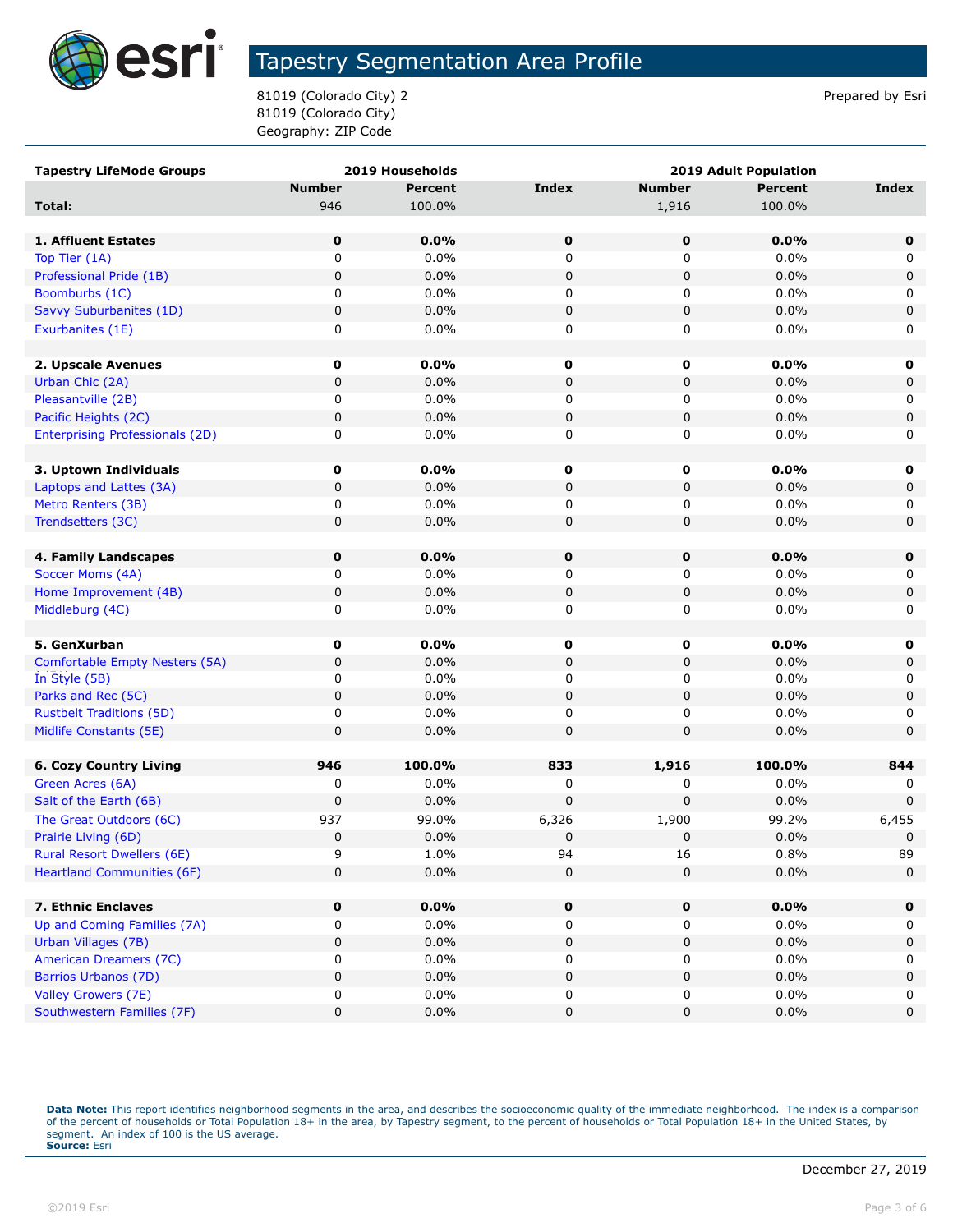

81019 (Colorado City) 2 and 31019 (Colorado City) 2 81019 (Colorado City) Geography: ZIP Code

| <b>Tapestry LifeMode Groups</b>                  | 2019 Households |                |             | <b>2019 Adult Population</b> |                |             |  |
|--------------------------------------------------|-----------------|----------------|-------------|------------------------------|----------------|-------------|--|
|                                                  | <b>Number</b>   | <b>Percent</b> | Index       | <b>Number</b>                | <b>Percent</b> | Index       |  |
| Total:                                           | 946             | 100.0%         |             | 1,916                        | 100.0%         |             |  |
|                                                  |                 |                |             |                              |                |             |  |
| 8. Middle Ground                                 | $\mathbf 0$     | 0.0%           | 0           | 0                            | 0.0%           | 0           |  |
| City Lights (8A)                                 | 0               | 0.0%           | 0           | 0                            | 0.0%           | 0           |  |
| Emerald City (8B)                                | 0               | 0.0%           | $\mathbf 0$ | $\pmb{0}$                    | 0.0%           | 0           |  |
| Bright Young Professionals (8C)                  | 0               | 0.0%           | 0           | 0                            | $0.0\%$        | 0           |  |
| Downtown Melting Pot (8D)                        | 0               | 0.0%           | 0           | 0                            | 0.0%           | $\mathbf 0$ |  |
| Front Porches (8E)                               | 0               | 0.0%           | 0           | 0                            | 0.0%           | 0           |  |
| Old and Newcomers (8F)                           | 0               | 0.0%           | 0           | 0                            | 0.0%           | $\mathbf 0$ |  |
| Hardscrabble Road (8G)                           | 0               | 0.0%           | 0           | 0                            | 0.0%           | 0           |  |
|                                                  |                 |                |             |                              |                |             |  |
| 9. Senior Styles                                 | 0               | $0.0\%$        | 0           | 0                            | 0.0%           | $\mathbf 0$ |  |
| Silver & Gold (9A)                               | 0               | 0.0%           | $\mathbf 0$ | 0                            | 0.0%           | $\mathbf 0$ |  |
| Golden Years (9B)                                | 0               | 0.0%           | 0           | 0                            | 0.0%           | 0           |  |
| The Elders (9C)                                  | 0               | 0.0%           | $\pmb{0}$   | $\pmb{0}$                    | 0.0%           | $\mathsf 0$ |  |
| Senior Escapes (9D)                              | 0               | 0.0%           | 0           | 0                            | $0.0\%$        | 0           |  |
| <b>Retirement Communities (9E)</b>               | 0               | 0.0%           | 0           | 0                            | 0.0%           | $\mathsf 0$ |  |
| Social Security Set (9F)                         | 0               | $0.0\%$        | 0           | 0                            | 0.0%           | 0           |  |
|                                                  |                 |                |             |                              |                |             |  |
| 10. Rustic Outposts                              | 0               | 0.0%           | 0           | 0                            | $0.0\%$        | 0           |  |
| Southern Satellites (10A)                        | 0               | 0.0%           | 0           | 0                            | 0.0%           | $\mathbf 0$ |  |
| Rooted Rural (10B)                               | 0               | 0.0%           | 0           | 0                            | 0.0%           | 0           |  |
| Diners & Miners (10C)                            | 0               | 0.0%           | $\mathbf 0$ | 0                            | 0.0%           | $\mathbf 0$ |  |
| Down the Road (10D)                              | 0               | 0.0%           | 0           | 0                            | 0.0%           | 0           |  |
| Rural Bypasses (10E)                             | 0               | 0.0%           | 0           | $\mathbf 0$                  | 0.0%           | $\mathbf 0$ |  |
|                                                  |                 |                |             |                              |                |             |  |
| 11. Midtown Singles                              | 0               | 0.0%           | 0           | $\mathbf 0$                  | 0.0%           | 0           |  |
| City Strivers (11A)                              | 0               | $0.0\%$        | 0           | 0                            | 0.0%           | 0           |  |
| Young and Restless (11B)                         | 0               | 0.0%           | 0           | 0                            | 0.0%           | $\mathbf 0$ |  |
| Metro Fusion (11C)                               | 0               | 0.0%           | 0           | 0                            | 0.0%           | 0           |  |
| Set to Impress (11D)                             | 0               | 0.0%           | 0           | 0                            | 0.0%           | $\mathbf 0$ |  |
| City Commons (11E)                               | 0               | 0.0%           | 0           | 0                            | 0.0%           | 0           |  |
|                                                  |                 |                |             |                              |                |             |  |
| 12. Hometown                                     | 0               | 0.0%           | $\pmb{0}$   | 0                            | 0.0%           | 0           |  |
| Family Foundations (12A)                         | 0               | 0.0%           | $\mathbf 0$ | 0                            | 0.0%           | 0           |  |
| Traditional Living (12B)                         | 0               | 0.0%           | 0           | 0                            | 0.0%           | 0           |  |
| <b>Small Town Simplicity (12C)</b>               | 0               | 0.0%           | 0           | 0                            | 0.0%           | $\mathbf 0$ |  |
| Modest Income Homes (12D)                        | 0               | 0.0%           | 0           | 0                            | 0.0%           | 0           |  |
| 13. Next Wave                                    | 0               | $0.0\%$        | $\pmb{0}$   |                              | $0.0\%$        | 0           |  |
| <b>International Marketplace (13A)</b>           | 0               | 0.0%           | $\mathbf 0$ | 0<br>0                       | 0.0%           | $\mathbf 0$ |  |
|                                                  | 0               | $0.0\%$        |             |                              | 0.0%           |             |  |
| Las Casas (13B)<br><b>NeWest Residents (13C)</b> | 0               | 0.0%           | 0<br>0      | 0<br>0                       | 0.0%           | 0<br>0      |  |
|                                                  | 0               | 0.0%           | 0           | 0                            | 0.0%           |             |  |
| Fresh Ambitions (13D)                            | 0               |                |             | 0                            |                | 0           |  |
| High Rise Renters (13E)                          |                 | 0.0%           | 0           |                              | 0.0%           | $\mathbf 0$ |  |
| 14. Scholars and Patriots                        | 0               | 0.0%           | $\mathbf 0$ | 0                            | 0.0%           | $\mathbf 0$ |  |
| Military Proximity (14A)                         | 0               | $0.0\%$        | 0           | 0                            | $0.0\%$        | 0           |  |
| College Towns (14B)                              | 0               | 0.0%           | $\pmb{0}$   | 0                            | 0.0%           | $\mathbf 0$ |  |
| Dorms to Diplomas (14C)                          | 0               | 0.0%           | 0           | 0                            | 0.0%           | 0           |  |
|                                                  |                 |                |             |                              |                |             |  |
| Unclassified (15)                                | 0               | $0.0\%$        | 0           | 0                            | $0.0\%$        | 0           |  |
|                                                  |                 |                |             |                              |                |             |  |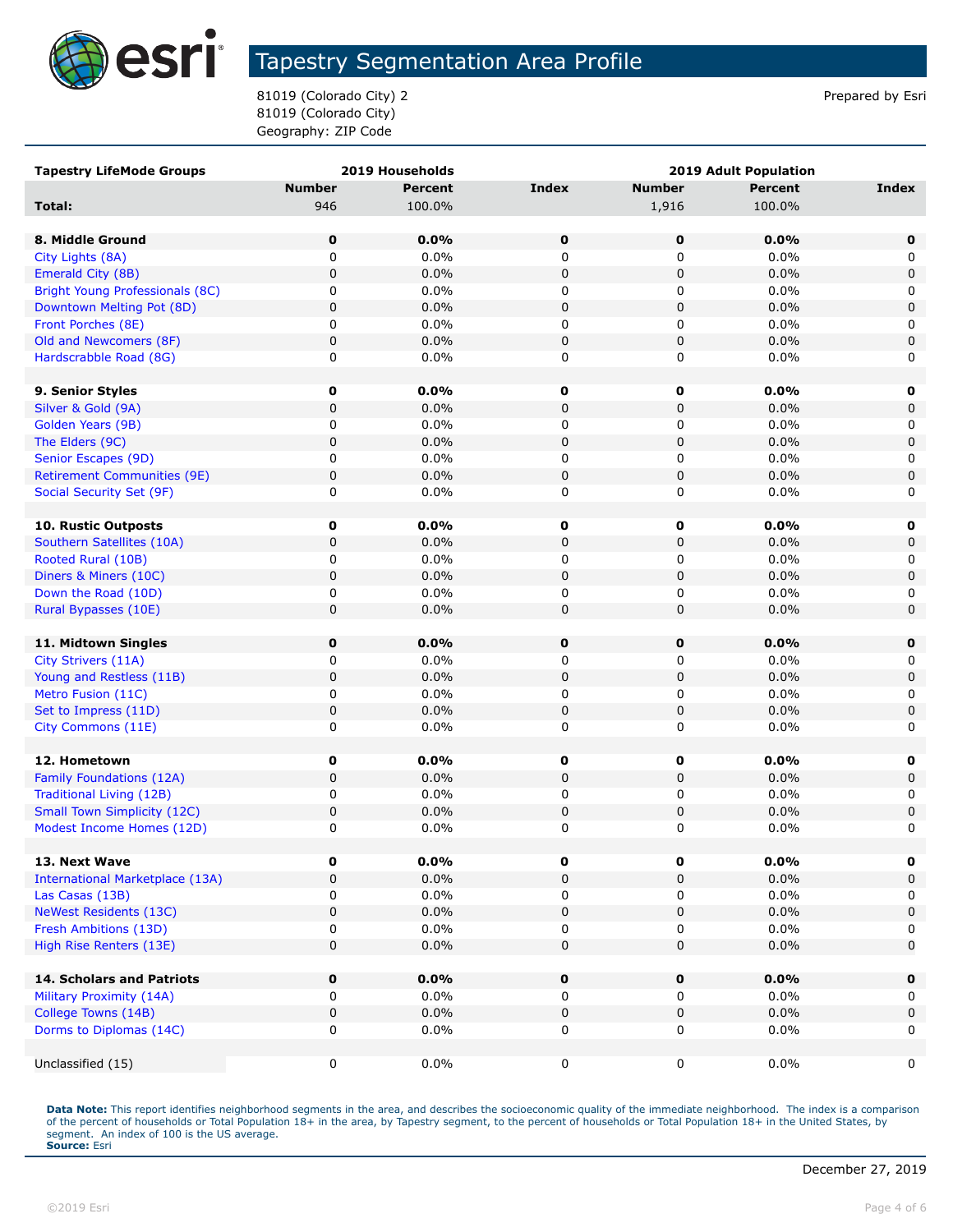

81019 (Colorado City) 2 and 31019 (Colorado City) 2 81019 (Colorado City) Geography: ZIP Code

| <b>Tapestry Urbanization Groups</b> | 2019 Households |                | <b>2019 Adult Population</b> |               |                |             |
|-------------------------------------|-----------------|----------------|------------------------------|---------------|----------------|-------------|
|                                     | <b>Number</b>   | <b>Percent</b> | <b>Index</b>                 | <b>Number</b> | <b>Percent</b> | Index       |
| <b>Total:</b>                       | 946             | 100.0%         |                              | 1,916         | 100.0%         |             |
|                                     |                 |                |                              |               |                |             |
| 1. Principal Urban Center           | $\mathbf 0$     | 0.0%           | $\mathbf 0$                  | $\mathbf 0$   | 0.0%           | $\mathbf 0$ |
| Laptops and Lattes (3A)             | 0               | 0.0%           | 0                            | 0             | 0.0%           | 0           |
| Metro Renters (3B)                  | $\pmb{0}$       | 0.0%           | $\mathbf 0$                  | 0             | 0.0%           | $\mathbf 0$ |
| Trendsetters (3C)                   | 0               | $0.0\%$        | 0                            | 0             | 0.0%           | 0           |
| Downtown Melting Pot (8D)           | $\pmb{0}$       | 0.0%           | $\pmb{0}$                    | 0             | 0.0%           | $\pmb{0}$   |
| City Strivers (11A)                 | 0               | 0.0%           | $\mathbf 0$                  | 0             | 0.0%           | 0           |
| NeWest Residents (13C)              | $\mathbf 0$     | 0.0%           | $\pmb{0}$                    | $\mathsf 0$   | 0.0%           | $\pmb{0}$   |
| Fresh Ambitions (13D)               | 0               | 0.0%           | 0                            | 0             | 0.0%           | 0           |
| High Rise Renters (13E)             | 0               | 0.0%           | $\mathbf 0$                  | 0             | 0.0%           | 0           |
|                                     |                 |                |                              |               |                |             |
| 2. Urban Periphery                  | $\mathbf 0$     | $0.0\%$        | $\mathbf 0$                  | 0             | 0.0%           | $\mathbf 0$ |
| Pacific Heights (2C)                | 0               | $0.0\%$        | 0                            | 0             | 0.0%           | 0           |
| <b>Rustbelt Traditions (5D)</b>     | $\mathsf 0$     | 0.0%           | $\mathsf 0$                  | $\mathsf 0$   | 0.0%           | $\pmb{0}$   |
| Urban Villages (7B)                 | 0               | 0.0%           | 0                            | 0             | 0.0%           | 0           |
| American Dreamers (7C)              | $\pmb{0}$       | 0.0%           | $\mathbf 0$                  | 0             | 0.0%           | $\mathbf 0$ |
| Barrios Urbanos (7D)                | 0               | $0.0\%$        | 0                            | 0             | 0.0%           | 0           |
| Southwestern Families (7F)          | $\pmb{0}$       | 0.0%           | $\mathbf 0$                  | 0             | 0.0%           | $\mathbf 0$ |
| City Lights (8A)                    | 0               | 0.0%           | 0                            | 0             | 0.0%           | 0           |
| Bright Young Professionals (8C)     | 0               | 0.0%           | $\mathbf 0$                  | 0             | 0.0%           | $\mathbf 0$ |
| Metro Fusion (11C)                  | 0               | $0.0\%$        | 0                            | 0             | 0.0%           | 0           |
| Family Foundations (12A)            | $\pmb{0}$       | 0.0%           | $\pmb{0}$                    | 0             | 0.0%           | $\mathbf 0$ |
| Modest Income Homes (12D)           | 0               | 0.0%           | $\pmb{0}$                    | 0             | 0.0%           | 0           |
| International Marketplace (13A)     | 0               | 0.0%           | $\mathsf 0$                  | 0             | 0.0%           | $\mathbf 0$ |
| Las Casas (13B)                     | 0               | 0.0%           | 0                            | 0             | 0.0%           | 0           |
|                                     |                 |                |                              |               |                |             |
| 3. Metro Cities                     | $\mathbf 0$     | $0.0\%$        | 0                            | 0             | 0.0%           | 0           |
| In Style (5B)                       | $\mathbf 0$     | 0.0%           | $\pmb{0}$                    | 0             | 0.0%           | $\mathbf 0$ |
| Emerald City (8B)                   | $\pmb{0}$       | $0.0\%$        | $\pmb{0}$                    | 0             | 0.0%           | 0           |
| Front Porches (8E)                  | $\pmb{0}$       | 0.0%           | $\pmb{0}$                    | 0             | 0.0%           | 0           |
| Old and Newcomers (8F)              | $\pmb{0}$       | 0.0%           | 0                            | 0             | 0.0%           | $\Omega$    |
| Hardscrabble Road (8G)              | $\pmb{0}$       | 0.0%           | $\pmb{0}$                    | $\pmb{0}$     | 0.0%           | $\mathbf 0$ |
| <b>Retirement Communities (9E)</b>  | 0               | 0.0%           | 0                            | 0             | 0.0%           | 0           |
| Social Security Set (9F)            | $\pmb{0}$       | 0.0%           | $\mathbf 0$                  | $\pmb{0}$     | 0.0%           | $\mathbf 0$ |
| Young and Restless (11B)            | 0               | $0.0\%$        | 0                            | 0             | 0.0%           | 0           |
| Set to Impress (11D)                | $\pmb{0}$       | 0.0%           | $\pmb{0}$                    | $\pmb{0}$     | 0.0%           | $\mathbf 0$ |
| City Commons (11E)                  | $\pmb{0}$       | 0.0%           | $\pmb{0}$                    | 0             | 0.0%           | 0           |
| Traditional Living (12B)            | $\pmb{0}$       | 0.0%           | $\mathbf 0$                  | 0             | 0.0%           | 0           |
| College Towns (14B)                 | 0               | 0.0%           | $\mathsf 0$                  | 0             | 0.0%           | 0           |
| Dorms to Diplomas (14C)             | 0               | 0.0%           | $\mathbf 0$                  | 0             | 0.0%           | $\mathbf 0$ |